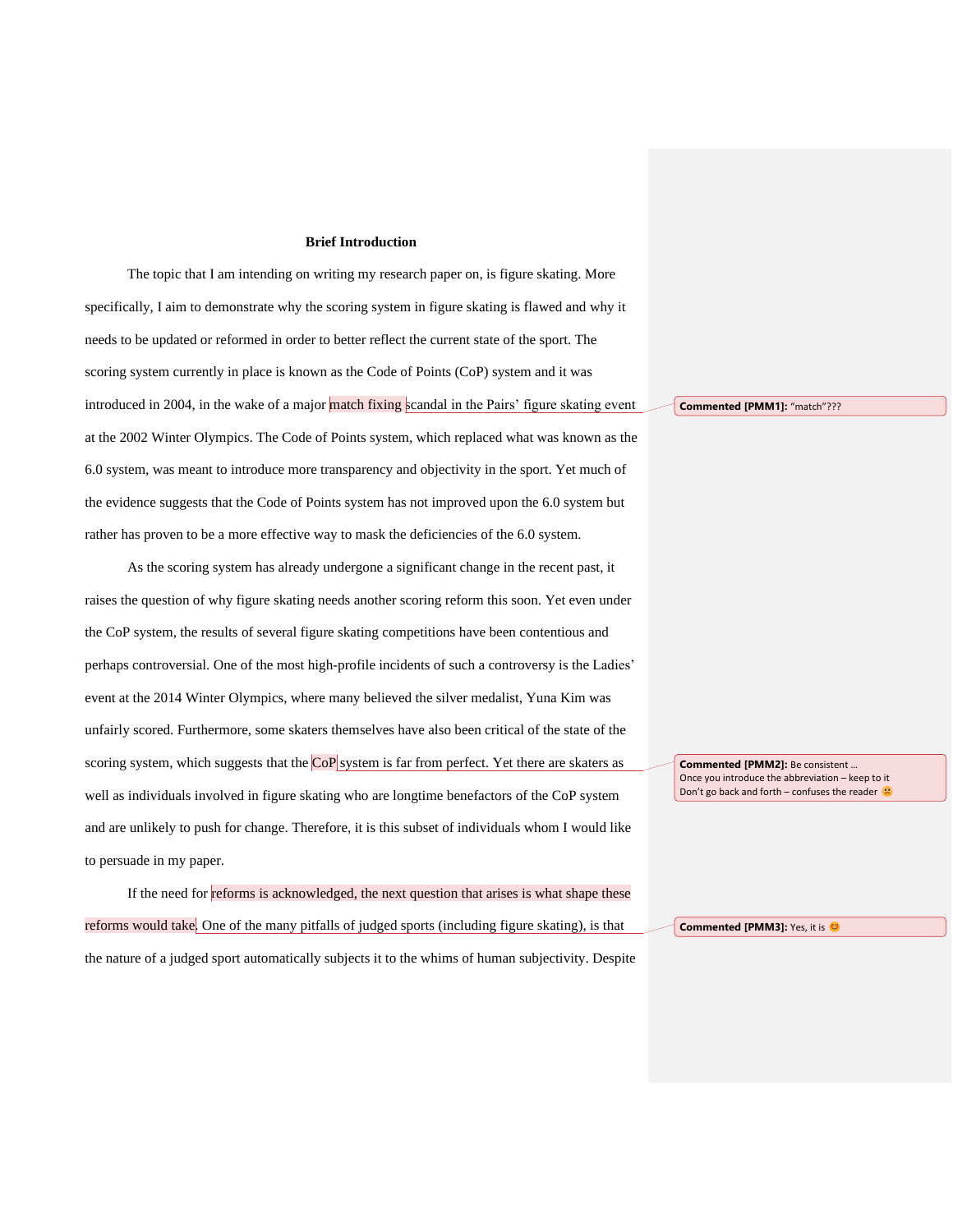the availability of video replays, inconsistencies can persist. For example, one judge may classify a jump as underrotated, while another does not, or one judge may interpret a skater's skating skills differently than another. The human component of the current judging system makes it so, that scores can fluctuate based on *who* is doing the judging. Taking this into account, my paper will propose the use of alternate means of judging such as AI technology that can help eliminate some of the discrepancies that come with human judges.

Lastly, I believe that this topic is important to address as figure skating is a sport that does not enjoy widespread popularity; it is a sport that is most often watched by the general public, every four years during the Winter Olympics. Therefore, having a scoring system that is unfair and benefits only a select few, may serve to drive away potential fans from an already niche sport, as it can be disillusioning to watch a sport that is far from fair. On a more personal note, this is a subject that greatly interests me as I have been following figure skating closely for many years now and I also share the belief that the scoring system is flawed and skewed to benefit a certain few. Furthermore, there have been several conversations in figure skating circles regarding the implementation of AI technology and I would like to contribute to the discussion in some way.

# **References**

Looney, M. A. (2012). Judging anomalies at the 2010 Olympics in men's figure skating. *Measurement in Physical Education and Exercise Science*, *16*(1), 55–68. https://doi.org/10.1080/1091367x.2012.639602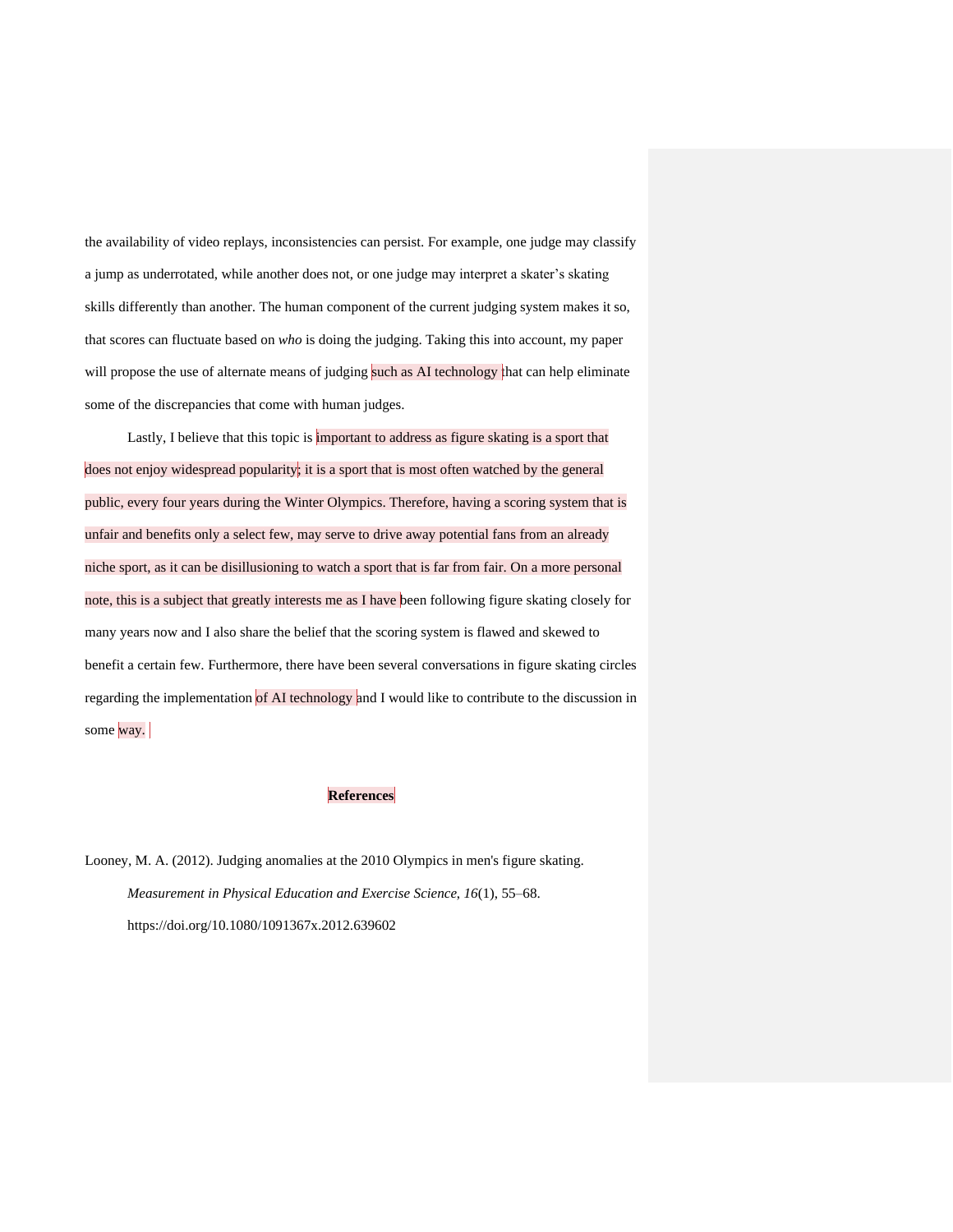This article studies the results of the Men's figure skating event at the 2010 Winter Olympics. The author uses quantitative research methods to determine whether the scores awarded to the silver and gold medalists respectively warrants further investigation. The author concludes that the scores awarded by two judges were anomalous and briefly discusses the possible factors that may have contributed to it. This source will be useful to demonstrate the inadequacies of the CoP system and the biases that can affect scores in figure skating.

Bruening, D. A., Reynolds, R. E., Adair, C. W., Zapalo, P., & Ridge, S. T. (2018). A sportspecific wearable jump monitor for figure skating. *PLOS ONE*, *13*(11). https://doi.org/10.1371/journal.pone.0206162

This article describes the creation of a wearable monitor that can measure certain elements of a jump in figure skating such as the speed of rotations and type of jump. According to the findings, the monitor cannot accurately measure every aspect of a jump, yet it shows promise. Despite the limitations, this article will be helpful in demonstrating how the use of new technology that can reduce human biases is essential for the future of figure skating.

### **Planning**

#### **Week 4 (Feb 6th -12th)**

I have two quizzes (INS 322 and SOC 370) this week but otherwise, there are no other assignments due. Therefore, I will use this week to collect, read through and annotate the bulk of the sources I hope to use in my paper.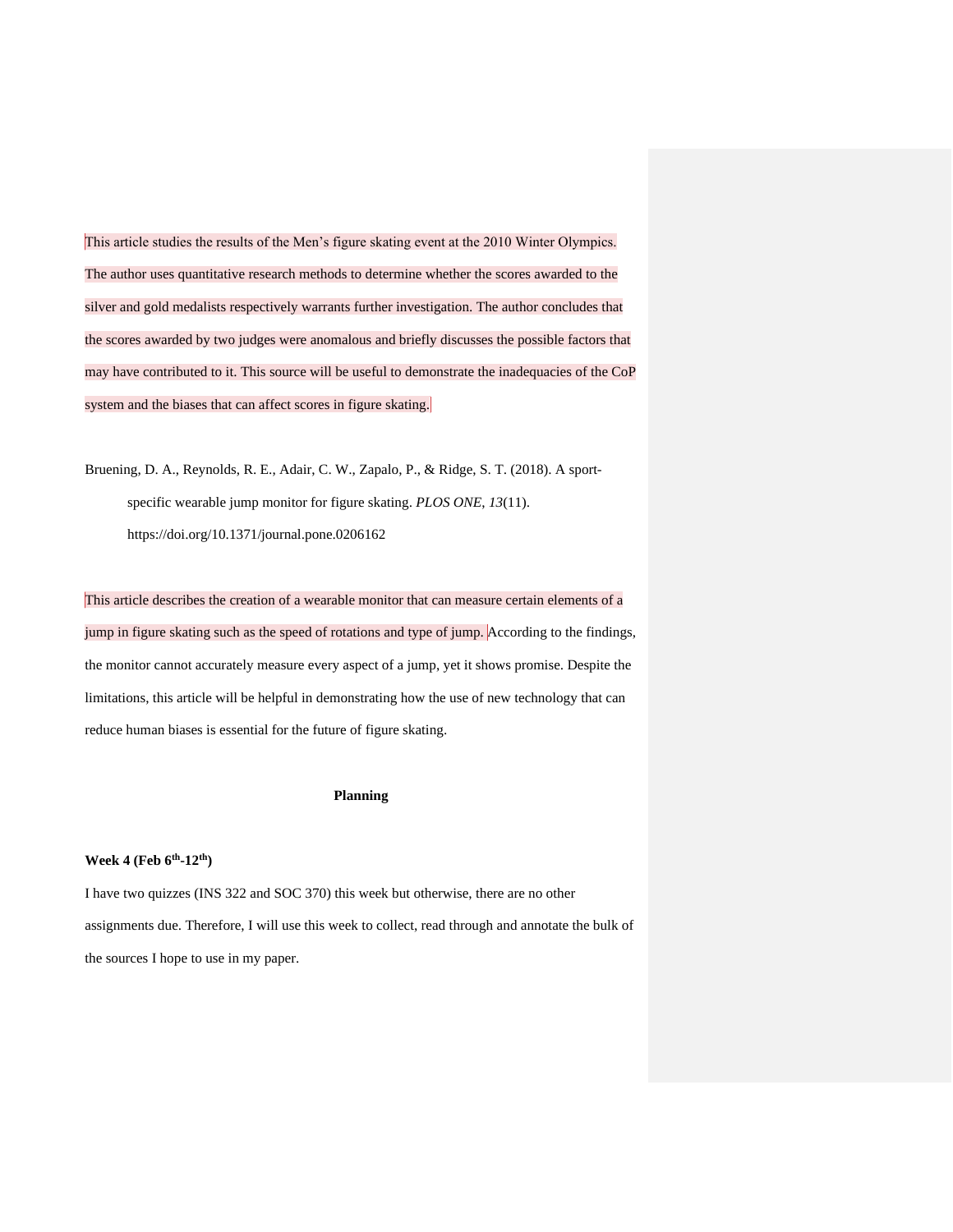#### **Week 5 (Feb 13th -19th)**

I have a midterm in my HIS 222 class and a blog post submission for my SOC 370 class this week. So, for this week I plan on just writing the research proposal.

#### **Week 6 (Feb 20th -26th)**

I have no assignments or exams due this week, so I want to focus on developing my arguments for the paper. This is probably the meatiest part of the paper, so I want to get a head start on it as early as possible. Since this week is relatively empty for me, I plan on writing rough drafts for each argument as well.

#### **Week 7 (Feb 27th -Mar 5th)**

I have an annotated bibliography due for my INS 307 and 322 class so I am just going to carry over my work from the previous week and focus on my arguments for the paper.

#### **Week 8 (Mar 6th -12th)**

Another week with no submissions or exams, so I can focus on writing my introduction and conclusion for the paper. By the end of this week, I hope to have completed writing them both.

#### **Week 9 (Mar 13th -19th)**

I have two midterms this week (INS 322 & 307), so I do not think I will have time to get much writing done, which is why I hope to have completed my first draft by the previous week. Therefore, I will book an appointment with the writing center this week to refine my first draft.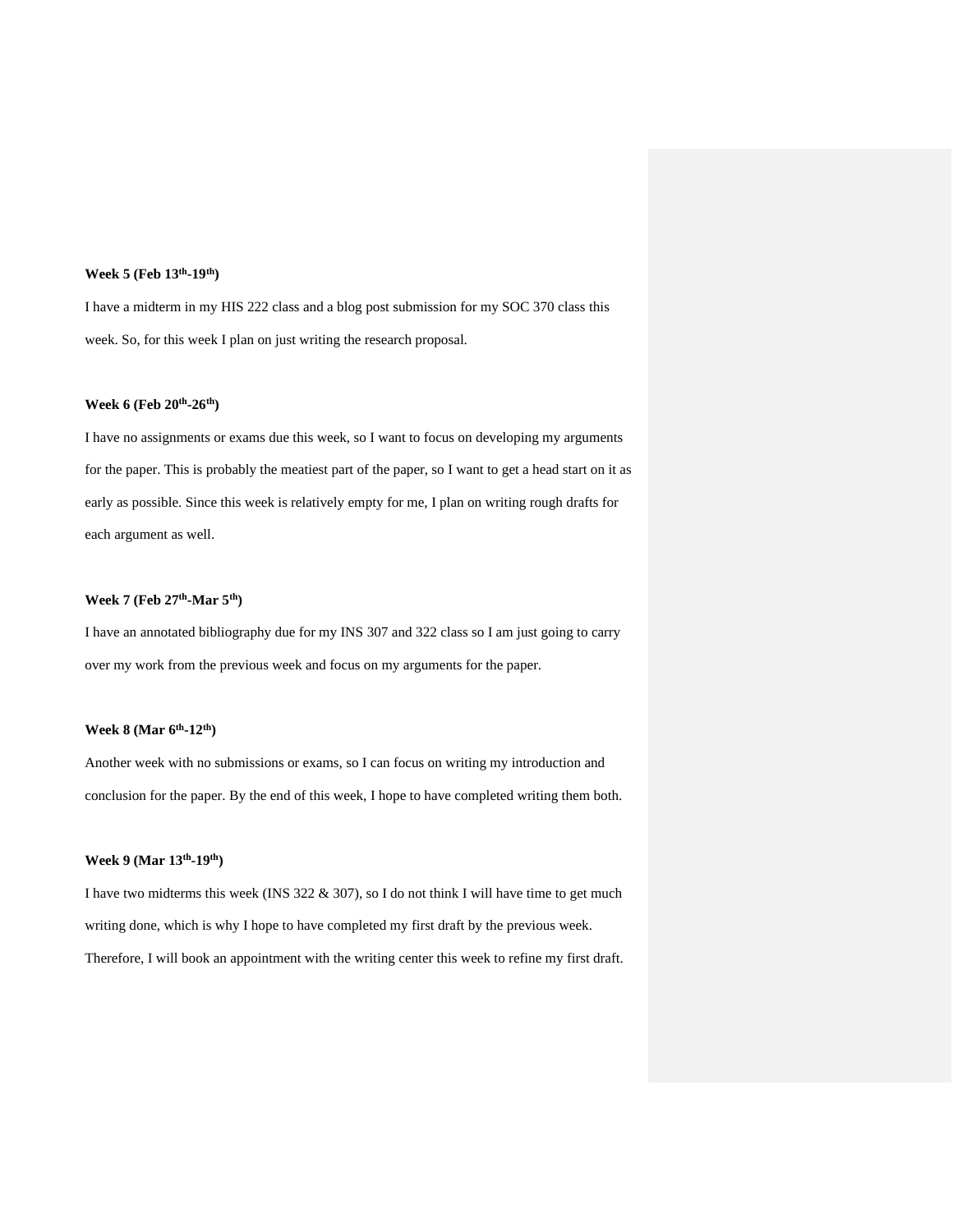#### **Week 10 (Mar 20th -26th)**

I have a HIS 222 midterm this week as well as the submission of the working draft so depending on when I get the corrected working draft back, I will focus on improving my draft based on the feedback.

### **Week 11 (Mar 27th -Apr 2nd)**

Spring break. I plan on using this time to continue to edit my paper and include any information I might have missed.

#### **Week 12 (Apr 3rd - 9 th)**

I have nothing due this week so I can focus on improving my paper, depending on where I have reached after spring break.

#### **Week 13 (Apr 10th -16th)**

I plan on booking my second appointment with the writing center this week.

#### **Week 14 (Apr 17th -23rd)**

By this time, I expect to have completed the bulk of my paper so I will use this last week to make minor edits, double check my spelling, formatting, grammar, and citations.

#### **Week 15 (Apr 24th -30th)**

Final paper due.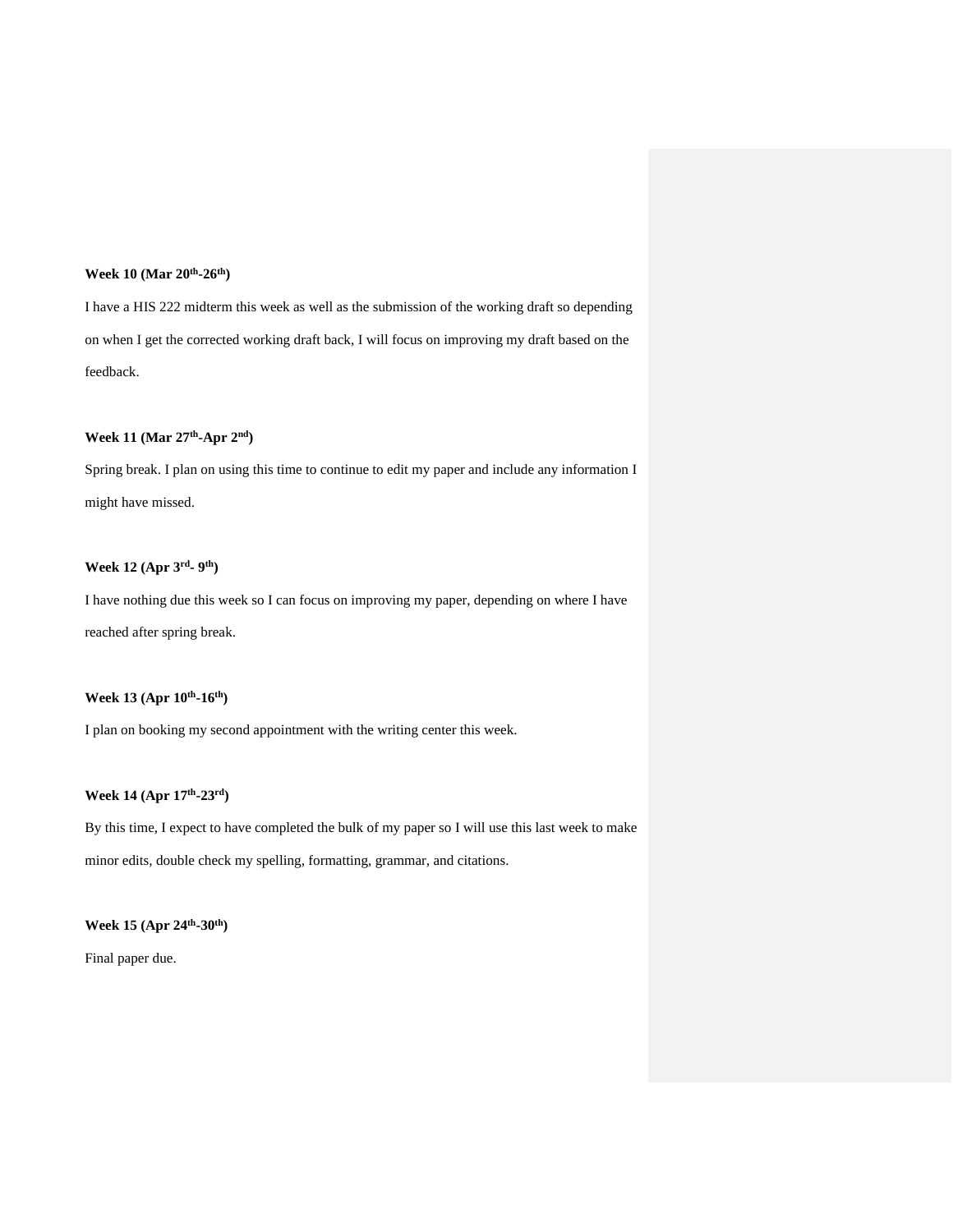## **Checklist**

Before submitting, write "YES" for each of the items below **if it is true**! If this section has not been completed in full then your paper will need to be resubmitted as LATE (incurring the usual 10% late penalties).

1/ I have read the relevant book chapters and included all the information required in the pages above.

- YES

2/ I have completed all the work required for the "Correct This Document" assignment and I have used all the right formatting in this submission.

- YES

3/ I have pressed spellcheck/grammar check and corrected any text as appropriate.

## - YES

4/ I have carefully read **out loud** my entire paper and corrected issues where appropriate.

- YES

5/ I have named the file for submission as follows: Research Plan [my iLearn name]

- YES

For example: Research Plan Philip Michael McCarthy